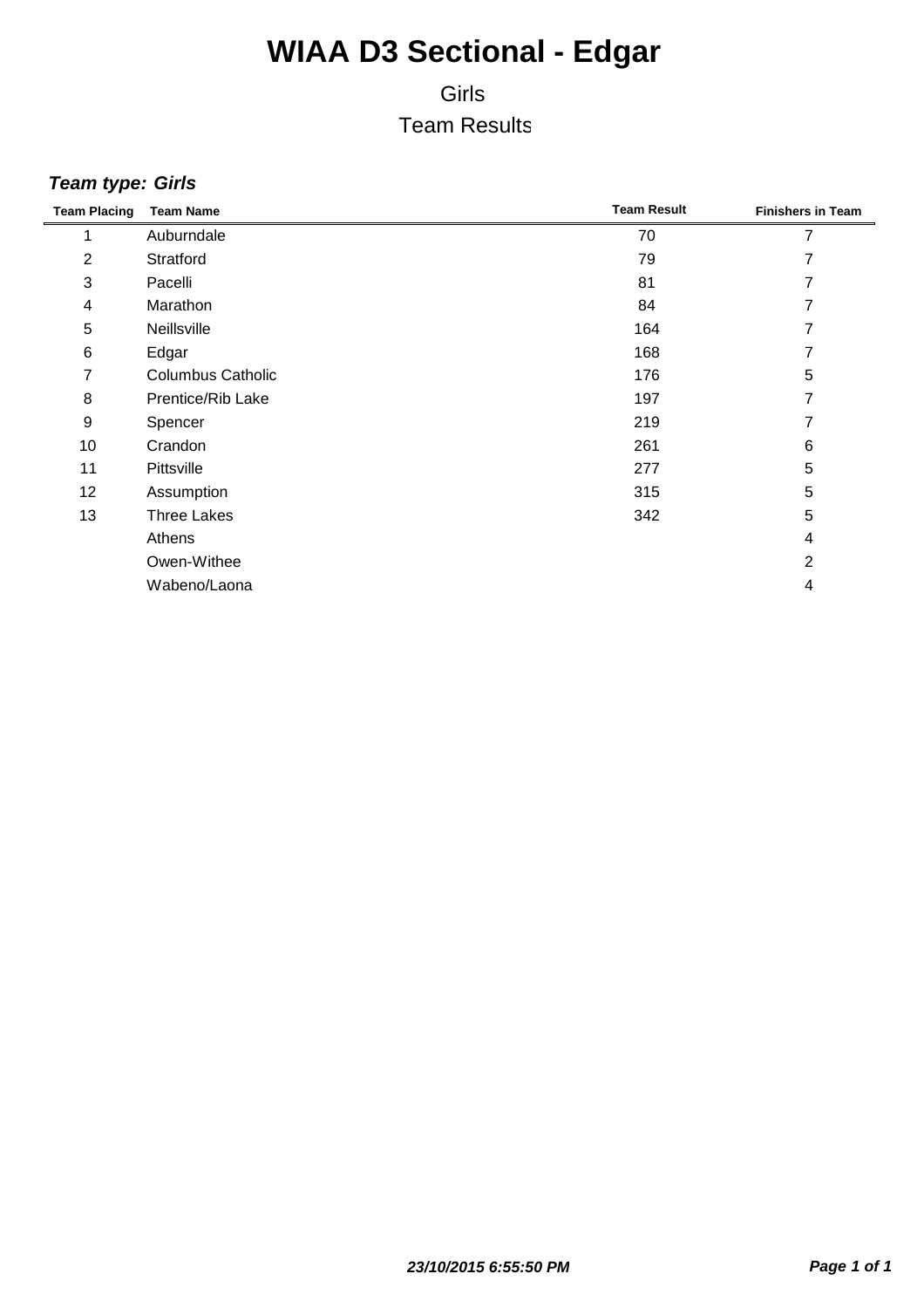#### Girls

Overall Results :

Girls

| Pos | No  | Name                  | School                   | Year      | Time       | Team<br><b>Position</b> | Team<br><b>Points</b> | Pace                 |
|-----|-----|-----------------------|--------------------------|-----------|------------|-------------------------|-----------------------|----------------------|
| 1   | 57  | Autumn Wickman        | Athens                   | <b>SR</b> | 00:19:51.0 | 1                       | $5$                   | $6:24$ min/m         |
| 2   | 132 | Anna Buchberger       | Marathon                 | <b>SO</b> | 00:19:52.0 | 1                       | 1                     | $6:24$ min/m         |
| 3   | 138 | Alysha Stieber        | Marathon                 | <b>SO</b> | 00:19:55.0 | $\mathbf{2}$            | $\overline{c}$        | $6:25$ min/m         |
| 4   | 222 | Johnelle Miner        | Stratford                | <b>SR</b> | 00:20:04.0 | 1                       | 3                     | $6:28$ min/m         |
| 5   | 67  | Isabella Jewell       | Auburndale               | <b>FR</b> | 00:20:25.0 | 1                       | 4                     | $6:35$ min/m         |
| 6   | 223 | Macie Schillinger     | Stratford                | <b>FR</b> | 00:20:27.0 | $\mathbf{2}$            | 5                     | $6:35$ min/m         |
| 7   | 210 | Nadia King            | Spencer                  | <b>SR</b> | 00:20:47.0 | 1                       | 6                     | $6:42$ min/m         |
| 8   | 68  | Kali Karl             | Auburndale               | <b>SO</b> | 00:20:50.0 | $\mathbf{2}$            | 7                     | $6:42$ min/m         |
| 9   | 168 | Grace Engebretson     | Pacelli                  | <b>FR</b> | 00:20:56.0 | 1                       | 8                     | $6:45$ min/m         |
| 10  | 147 | Jenna Grap            | Neillsville              | <b>SR</b> | 00:20:57.0 | 1                       | 9                     | $6:45$ min/m         |
| 11  | 219 | Kaylee Hollatz        | Stratford                | <b>SO</b> | 00:20:59.0 | 3                       | 10                    | $6:45$ min/m         |
| 12  | 182 | Jenna Hughes          | Pittsville               | <b>SR</b> | 00:21:04.0 | 1                       | 11                    | $6:47$ min/m         |
| 13  | 71  | Katie Leick           | Auburndale               | <b>SR</b> | 00:21:12.0 | 3                       | 12                    | $6:50$ min/m         |
| 14  | 194 | Cassy Kurth           | Prentice/Rib Lake        | <b>SR</b> | 00:21:15.0 | 1                       | 13                    | $6:51$ min/m         |
| 15  | 172 | Grace Van Handel      | Pacelli                  | <b>FR</b> | 00:21:18.0 | $\mathbf{2}$            | 14                    | $6:52$ min/m         |
| 16  | 92  | Micasslyn Crawford    | Crandon                  | <b>FR</b> | 00:21:19.0 | 1                       | 15                    | $6:52$ min/m         |
| 17  | 240 | Rhiannon Hooper       | Wabeno/Laona             | FR        | 00:21:19.0 | 1                       | < 5                   | $6:52$ min/m         |
| 18  | 171 | Christonna Shafranski | Pacelli                  | <b>JR</b> | 00:21:22.0 | 3                       | 16                    | $6:53$ min/m         |
| 19  | 83  | Melaine Lang          | <b>Columbus Catholic</b> | <b>FR</b> | 00:21:23.0 | 1                       | 17                    | $6:53$ min/m         |
| 20  | 170 | Adrianna Kosobucki    | Pacelli                  | <b>SR</b> | 00:21:25.0 | 4                       | 18                    | $6:54$ min/m         |
| 21  | 107 | Hannah Brewster       | Edgar                    | <b>JR</b> | 00:21:34.0 | 1                       | 19                    | $6:57$ min/m         |
| 22  | 160 | Kallie Falteisek      | Owen-Withee              | <b>FR</b> | 00:21:42.0 | 1                       | < 5                   | $6:59$ min/m         |
| 23  | 70  | Anna Kollross         | Auburndale               | FR        | 00:21:43.0 | 4                       | 20                    | $7:00$ min/m         |
| 24  | 55  | Michaela Nowacki      | Athens                   | <b>SR</b> | 00:21:45.0 | $\mathbf{2}$            | < 5                   | $7:00$ min/m         |
| 25  | 136 | Vanessa Seubert       | Marathon                 | <b>SR</b> | 00:21:45.0 | 3                       | 21                    | $7:00$ min/m         |
| 26  | 44  | Maria Gudelis         | Assumption               | <b>JR</b> | 00:21:50.0 | 1                       | 22                    | $7:02$ min/m         |
| 27  | 135 | Bryn Pilgrim          | Marathon                 | <b>SR</b> | 00:22:00.0 | 4                       | 23                    | $7:05$ min/m         |
| 28  | 209 | Kaitlin Kasch         | Spencer                  | <b>SO</b> | 00:22:05.0 | 2                       | 24                    | $7:07$ min/m         |
| 29  | 169 | Dominique Jamison     | Pacelli                  | FR        | 00:22:08.0 | 5                       | 25                    | 7:08 min/m           |
| 30  | 166 | <b>Sydney Alery</b>   | Pacelli                  | SR        | 00:22:08.0 | 6                       | 26                    | $7:08$ min/m         |
| 31  | 162 | Mackenzie Person      | Owen-Withee              | SO        | 00:22:09.0 | $\mathbf{2}$            | $< 5$                 | $7:08$ min/m         |
| 32  | 72  | Jordyn Richardson     | Auburndale               | <b>FR</b> | 00:22:20.0 | 5                       | 27                    | $7:12 \text{ min/m}$ |
| 33  | 218 | Sammy Griesbach       | Stratford                | JR        | 00:22:31.0 | 4                       | 28                    | $7:15$ min/m         |
| 34  | 148 | Sophie Katcher        | Neillsville              | <b>SO</b> | 00:22:38.0 | $\mathbf{2}$            | 29                    | $7:18$ min/m         |
| 35  | 111 | Christina Riehle      | Edgar                    | SR        | 00:22:39.0 | $\mathbf{2}$            | 30                    | $7:18$ min/m         |
| 36  | 112 | Marissa Slack         | Edgar                    | JR        | 00:22:39.0 | 3                       | 31                    | $7:18$ min/m         |
| 37  | 84  | <b>Hailey Roehl</b>   | Columbus Catholic        | FR        | 00:22:41.0 | 2                       | 32                    | $7:19$ min/m         |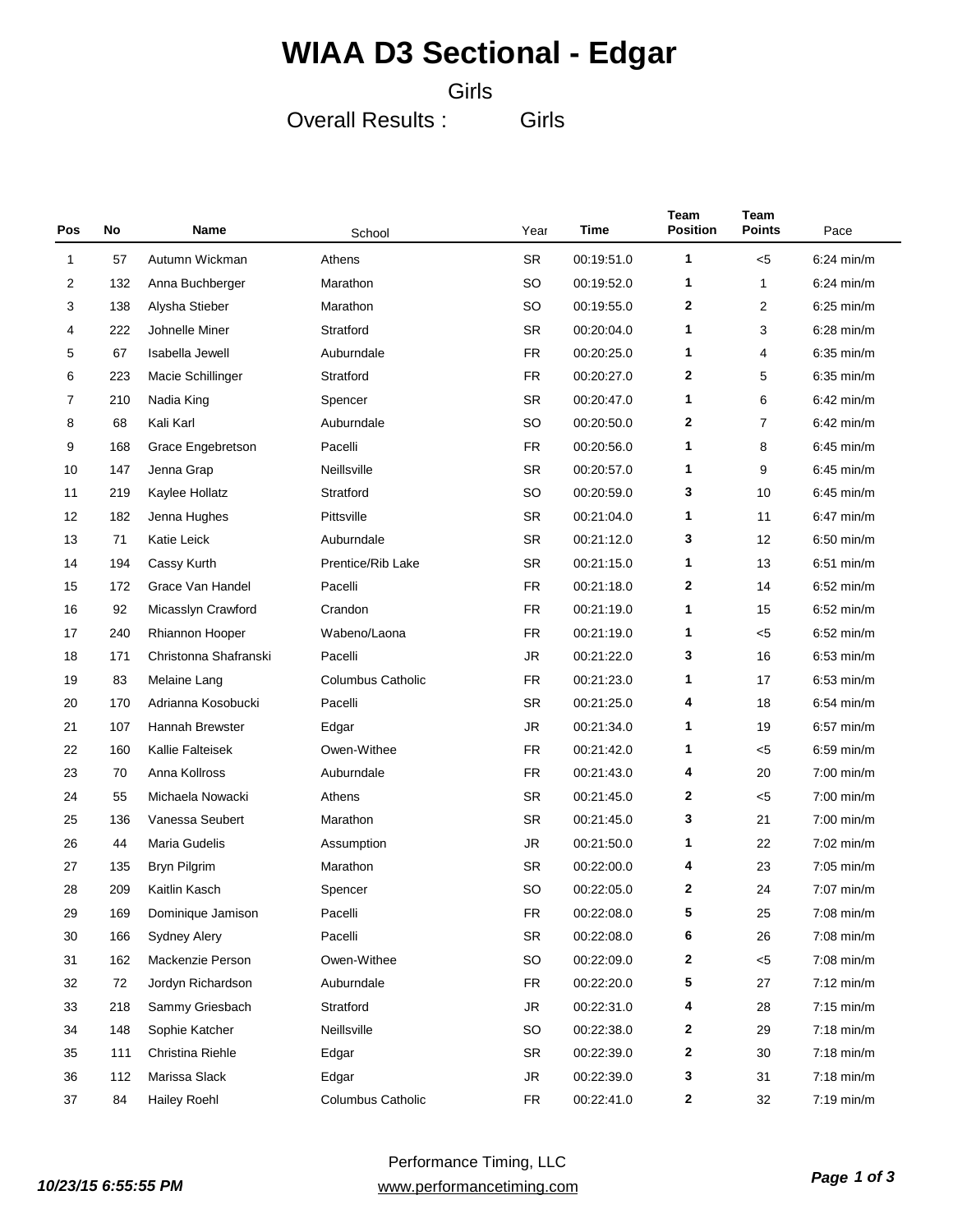#### Girls

Overall Results :

Girls

| Pos | No  | Name                     | School                   | Year      | Time       | Team<br><b>Position</b> | Team<br><b>Points</b> | Pace                 |
|-----|-----|--------------------------|--------------------------|-----------|------------|-------------------------|-----------------------|----------------------|
| 38  | 217 | <b>Heather Greenberg</b> | Stratford                | SO        | 00:22:42.0 | 5                       | 33                    | $7:19$ min/m         |
| 39  | 81  | Hannah Grubofski         | <b>Columbus Catholic</b> | <b>JR</b> | 00:22:43.0 | 3                       | 34                    | $7:19$ min/m         |
| 40  | 195 | Sierra Lake              | Prentice/Rib Lake        | <b>JR</b> | 00:22:45.0 | $\mathbf{2}$            | 35                    | $7:20$ min/m         |
| 41  | 221 | <b>Courtney Krall</b>    | Stratford                | <b>SR</b> | 00:22:45.0 | 6                       | 36                    | $7:20$ min/m         |
| 42  | 133 | Kayla Erickson           | Marathon                 | <b>SO</b> | 00:22:46.0 | 5                       | 37                    | $7:20$ min/m         |
| 43  | 146 | <b>Willow Eisfeldt</b>   | Neillsville              | SO        | 00:22:52.0 | 3                       | 38                    | $7:22 \text{ min/m}$ |
| 44  | 150 | Kayla Lis                | Neillsville              | JR        | 00:22:55.0 | 4                       | 39                    | $7:23$ min/m         |
| 45  | 197 | Mariah Thums             | Prentice/Rib Lake        | <b>SR</b> | 00:22:56.0 | 3                       | 40                    | $7:23$ min/m         |
| 46  | 80  | Morgan Albrecht          | <b>Columbus Catholic</b> | <b>SO</b> | 00:22:59.0 | 4                       | 41                    | $7:24$ min/m         |
| 47  | 109 | Katie Hiebl              | Edgar                    | <b>SR</b> | 00:23:13.0 | 4                       | 42                    | $7:29$ min/m         |
| 48  | 242 | Kenzy Mischo             | Wabeno/Laona             | <b>SO</b> | 00:23:15.0 | $\mathbf{2}$            | $5$                   | $7:29$ min/m         |
| 49  | 167 | Abigail Dahlseng         | Pacelli                  | <b>FR</b> | 00:23:25.0 | 7                       | 43                    | $7:33$ min/m         |
| 50  | 66  | <b>Hunter Hilber</b>     | Auburndale               | <b>SR</b> | 00:23:30.0 | 6                       | 44                    | $7:34$ min/m         |
| 51  | 94  | Sarah Kalkofen           | Crandon                  | <b>FR</b> | 00:23:34.0 | $\mathbf{2}$            | 45                    | $7:35$ min/m         |
| 52  | 110 | Hannah Morse             | Edgar                    | <b>JR</b> | 00:23:35.0 | 5                       | 46                    | $7:36$ min/m         |
| 53  | 137 | <b>Alison Stieber</b>    | Marathon                 | <b>SR</b> | 00:23:39.0 | 6                       | 47                    | $7:37$ min/m         |
| 54  | 193 | Sheridan Kalander        | Prentice/Rib Lake        | JR        | 00:23:41.0 | 4                       | 48                    | $7:38$ min/m         |
| 55  | 149 | Ellie Knodle             | Neillsville              | SO        | 00:23:41.0 | 5                       | 49                    | $7:38$ min/m         |
| 56  | 151 | Lexi Slenczka            | Neillsville              | <b>SR</b> | 00:23:42.0 | 6                       | 50                    | $7:38$ min/m         |
| 57  | 185 | <b>Kacey Soetebier</b>   | Pittsville               | SO        | 00:23:44.0 | $\mathbf{2}$            | 51                    | $7:39$ min/m         |
| 58  | 82  | Marissa Immerfall        | <b>Columbus Catholic</b> | <b>SO</b> | 00:23:50.0 | 5                       | 52                    | $7:41$ min/m         |
| 59  | 106 | Chelsea Bauman           | Edgar                    | <b>SR</b> | 00:23:57.0 | 6                       | 53                    | $7:43$ min/m         |
| 60  | 233 | Cassidy Crump            | Three Lakes              | <b>SO</b> | 00:24:09.0 | 1                       | 54                    | $7:47$ min/m         |
| 61  | 184 | Marie Simonet            | Pittsville               | JR        | 00:24:10.0 | 3                       | 55                    | $7:47$ min/m         |
| 62  | 211 | Leigh Anne Sieracki      | Spencer                  | SO        | 00:24:13.0 | 3                       | 56                    | $7:48$ min/m         |
| 63  | 134 | Skylar Gage              | Marathon                 | SO        | 00:24:15.0 | 7                       | 57                    | $7:49$ min/m         |
| 64  | 220 | Samantha Kaiser          | Stratford                | JR        | 00:24:29.0 | 7                       | 58                    | $7:53$ min/m         |
| 65  | 108 | <b>Whitney Guenther</b>  | Edgar                    | JR        | 00:24:44.0 | 7                       | 59                    | $7:58$ min/m         |
| 66  | 96  | Abby Schallock           | Crandon                  | JR        | 00:24:51.0 | 3                       | 60                    | $8:00$ min/m         |
| 67  | 198 | Raejana Wright           | Prentice/Rib Lake        | <b>FR</b> | 00:24:54.0 | 5                       | 61                    | $8:01$ min/m         |
| 68  | 241 | <b>Brittany Kevilus</b>  | Wabeno/Laona             | SR        | 00:24:54.0 | 3                       | < 5                   | $8:01$ min/m         |
| 69  | 69  | Alyssa Kollross          | Auburndale               | SR        | 00:24:55.0 | 7                       | 62                    | $8:02$ min/m         |
| 70  | 196 | Erin Probst              | Prentice/Rib Lake        | SO        | 00:25:00.0 | 6                       | 63                    | 8:03 min/m           |
| 71  | 58  | Kristen Wickman          | Athens                   | SO        | 00:25:04.0 | 3                       | $5$                   | $8:04$ min/m         |
| 72  | 236 | Maddie Sowinski          | <b>Three Lakes</b>       | SR        | 00:25:18.0 | 2                       | 64                    | $8:09$ min/m         |
| 73  | 45  | <b>Bridgett Matott</b>   | Assumption               | <b>JR</b> | 00:25:20.0 | 2                       | 65                    | 8:10 min/m           |
| 74  | 206 | Lauren Faber             | Spencer                  | SO        | 00:25:20.0 | 4                       | 66                    | 8:10 min/m           |